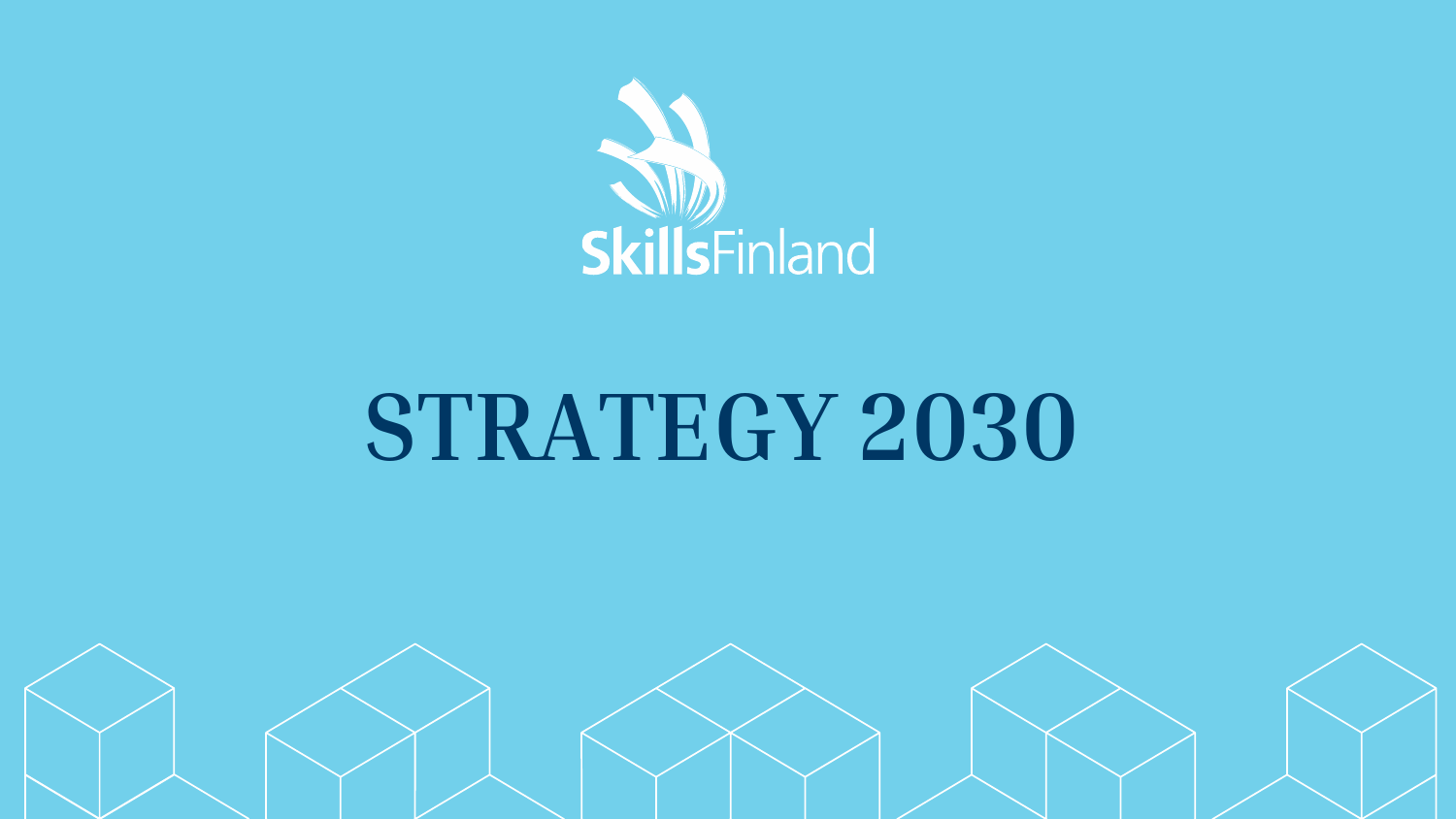

#### **Mission**

Together we develop vocational skills and improve their appreciation. We aim for growth, excellence in skills and a sustainable future.

#### **Values**

We challenge ourselves to act openly, honestly, wisely and skillfully, and to celebrate our achievements.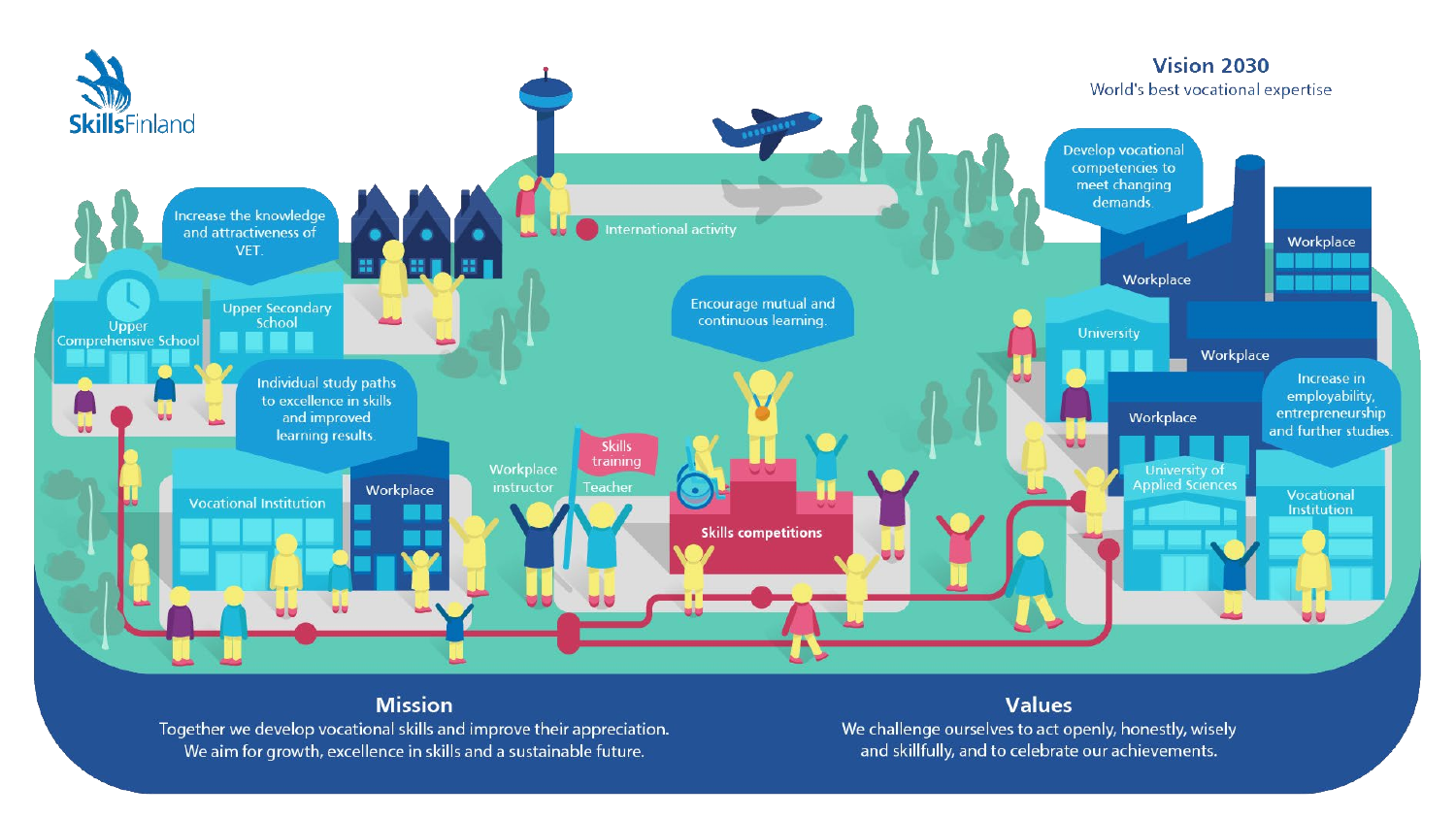## **Future trends**

The board of Skills Finland has chosen the following four trends which were deemed to have the most significant impact on the Skills network in the coming decade:

- **Future of work and technological disruption**
- **Demographic changes**
- **Environmental and climate change, and circular economy**
- **F** Inclusivity

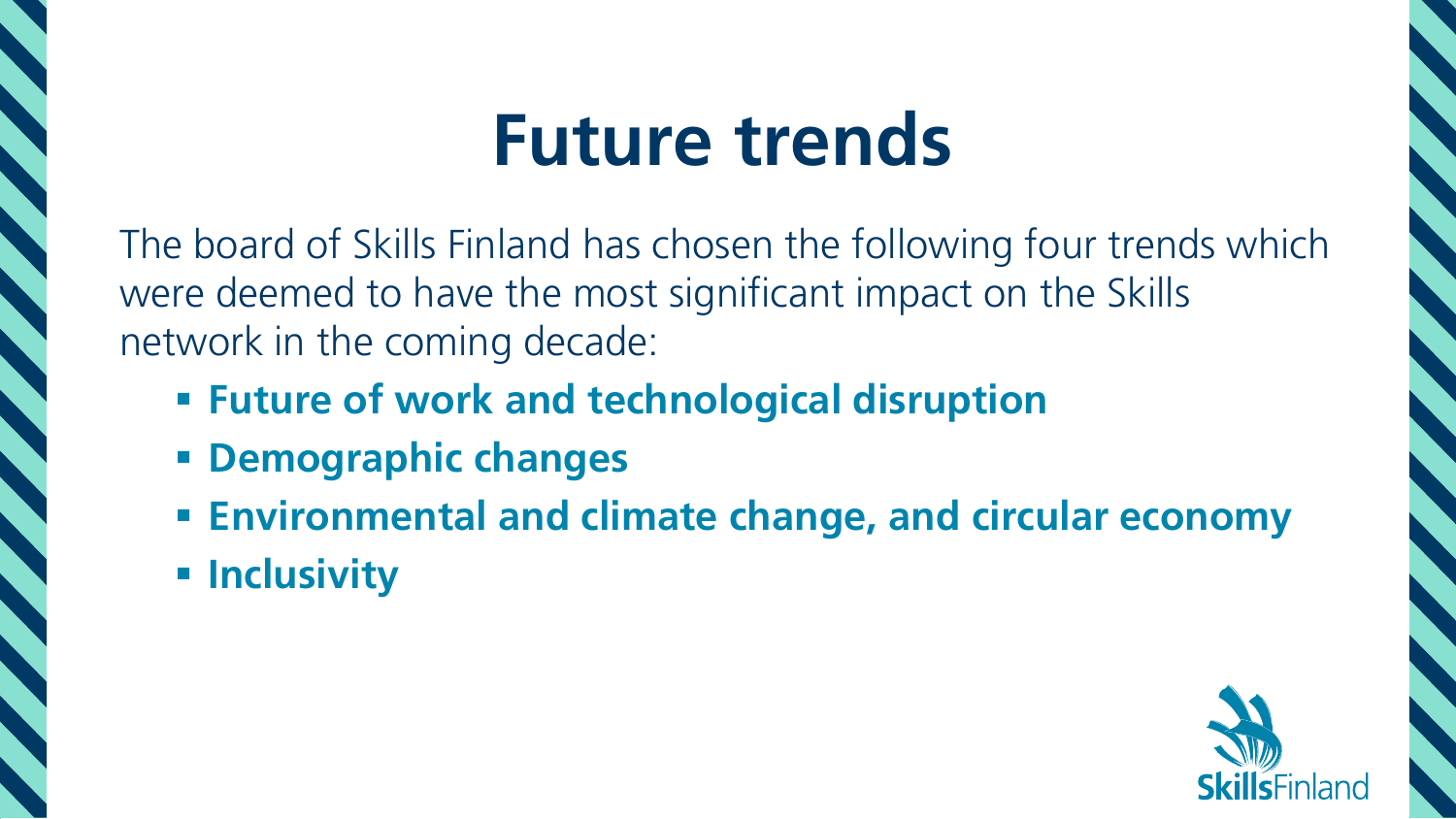## **Vision 2030 World's best vocational expertise**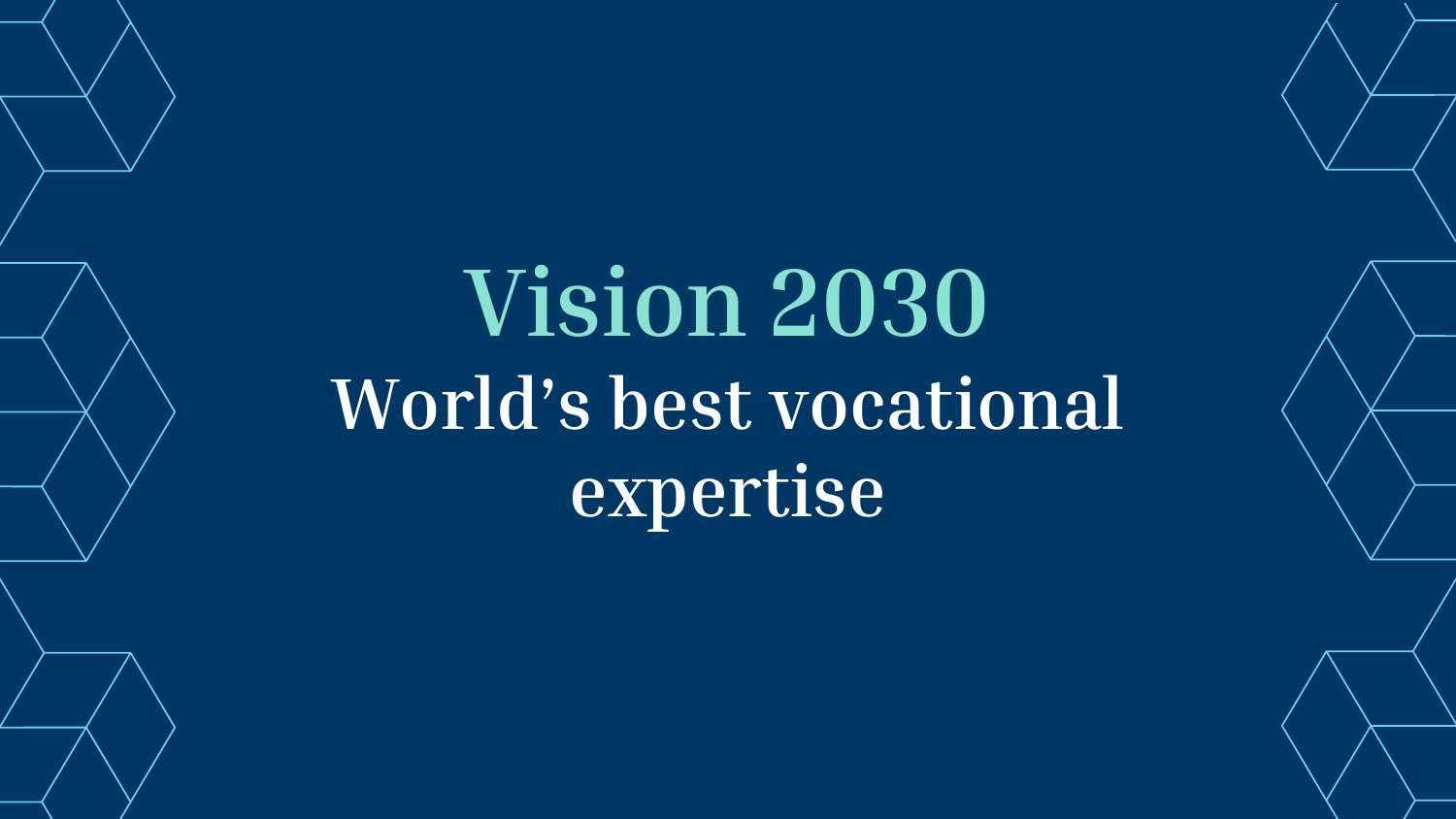## **Mission 2030 Together we develop vocational skills and improve their appreciation. We aim for growth, excellence in skills and a sustainable future.**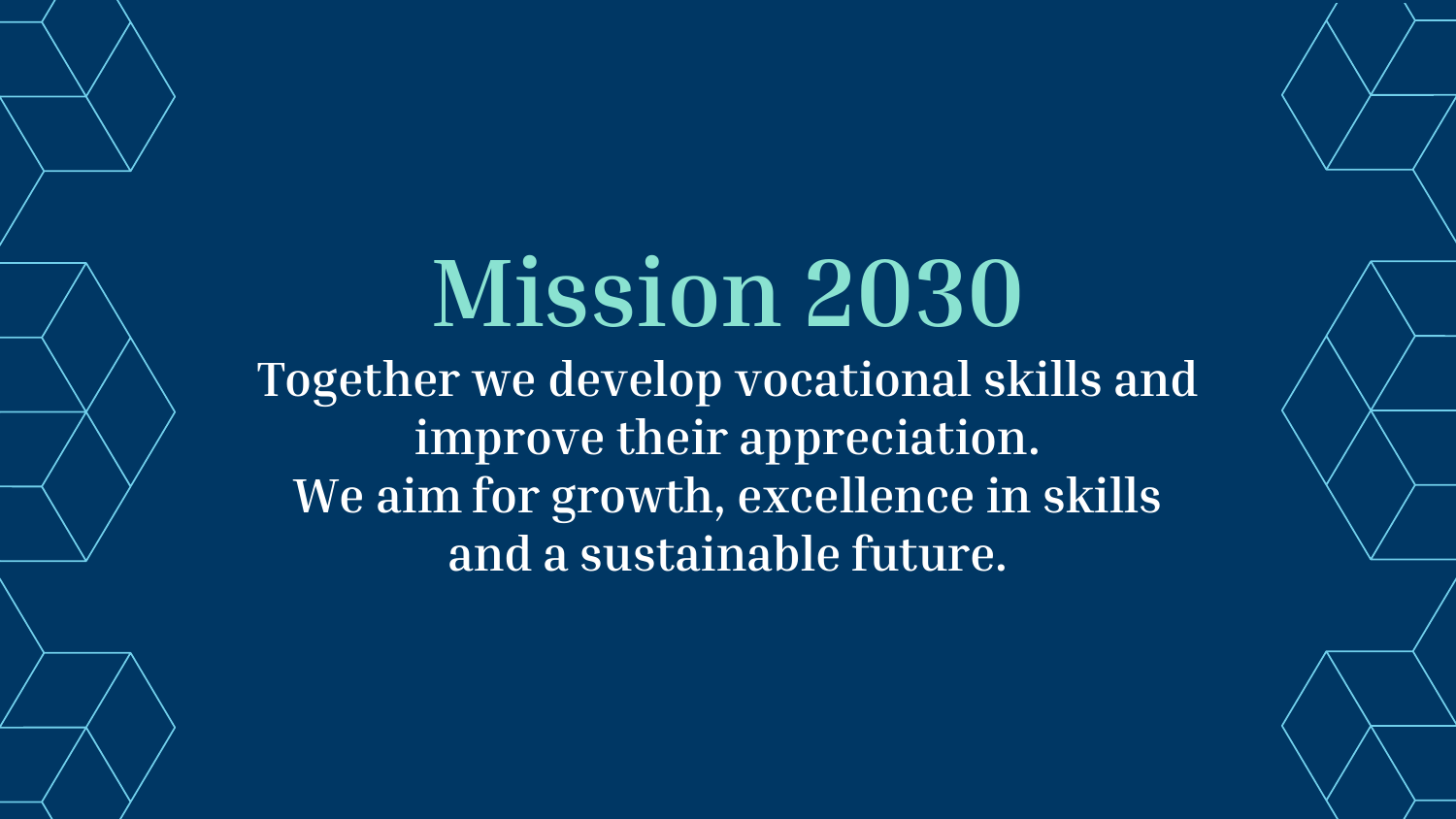## **Values We challenge ourselves to act openly, honestly, wisely and skillfully, and to celebrate our achievements.**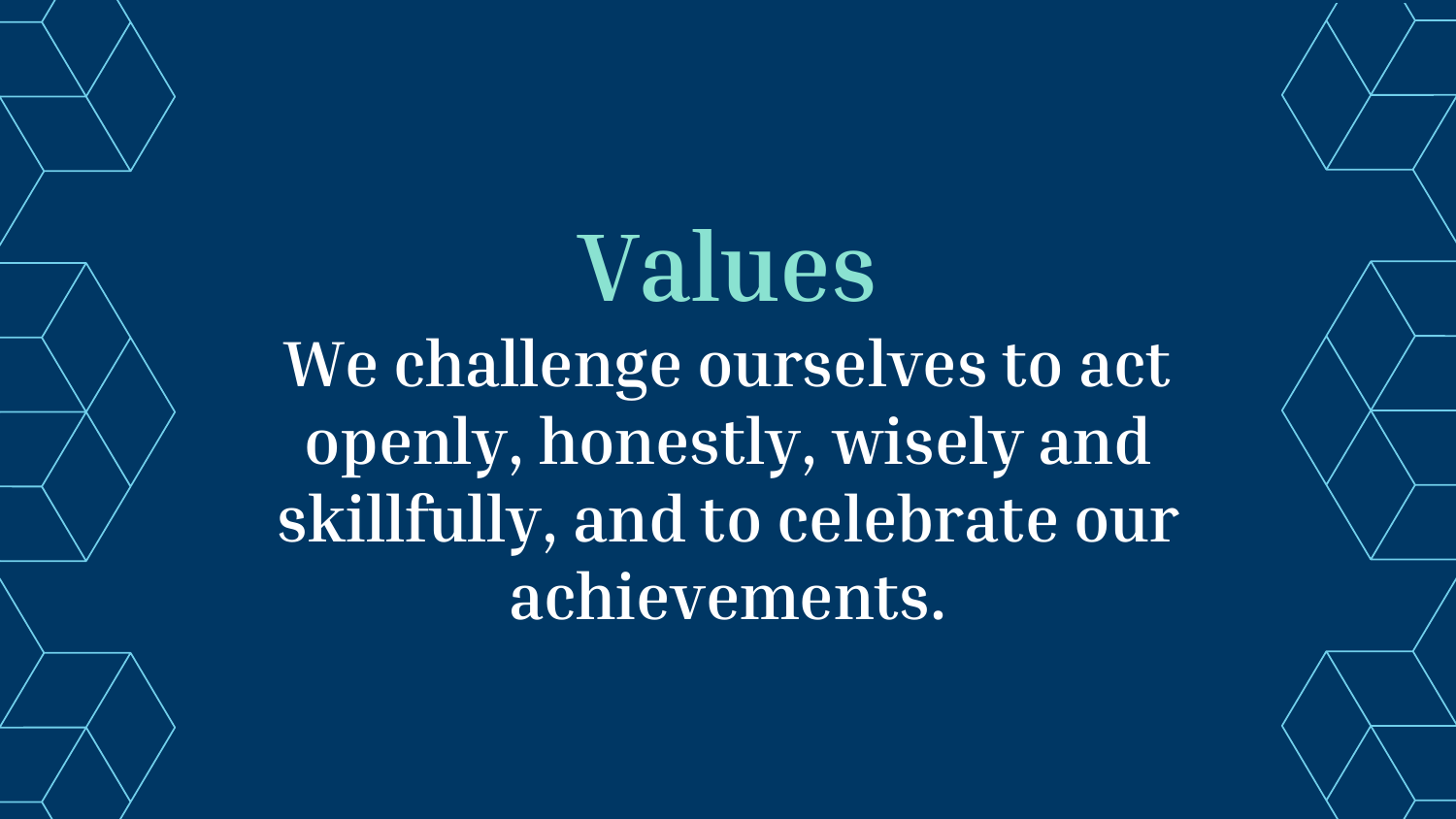## **Strategic goals**

#### **Competitions and skills training**

- 1. offer opportunities to develop **individual learning paths** that **improve learning results**
- 2. develop **vocational competencies** to meet **changing job market demands**
- 3. increase participants' **employability, entrepreneurship** and placement in **further studies**
- 4. offer a chance for **mutual learning** and **encourage** individuals, companies and educational institutions toward **continuous learning**
- 5. raise **awareness** of VET and the opportunities within it as well as improve its **attractiveness.**

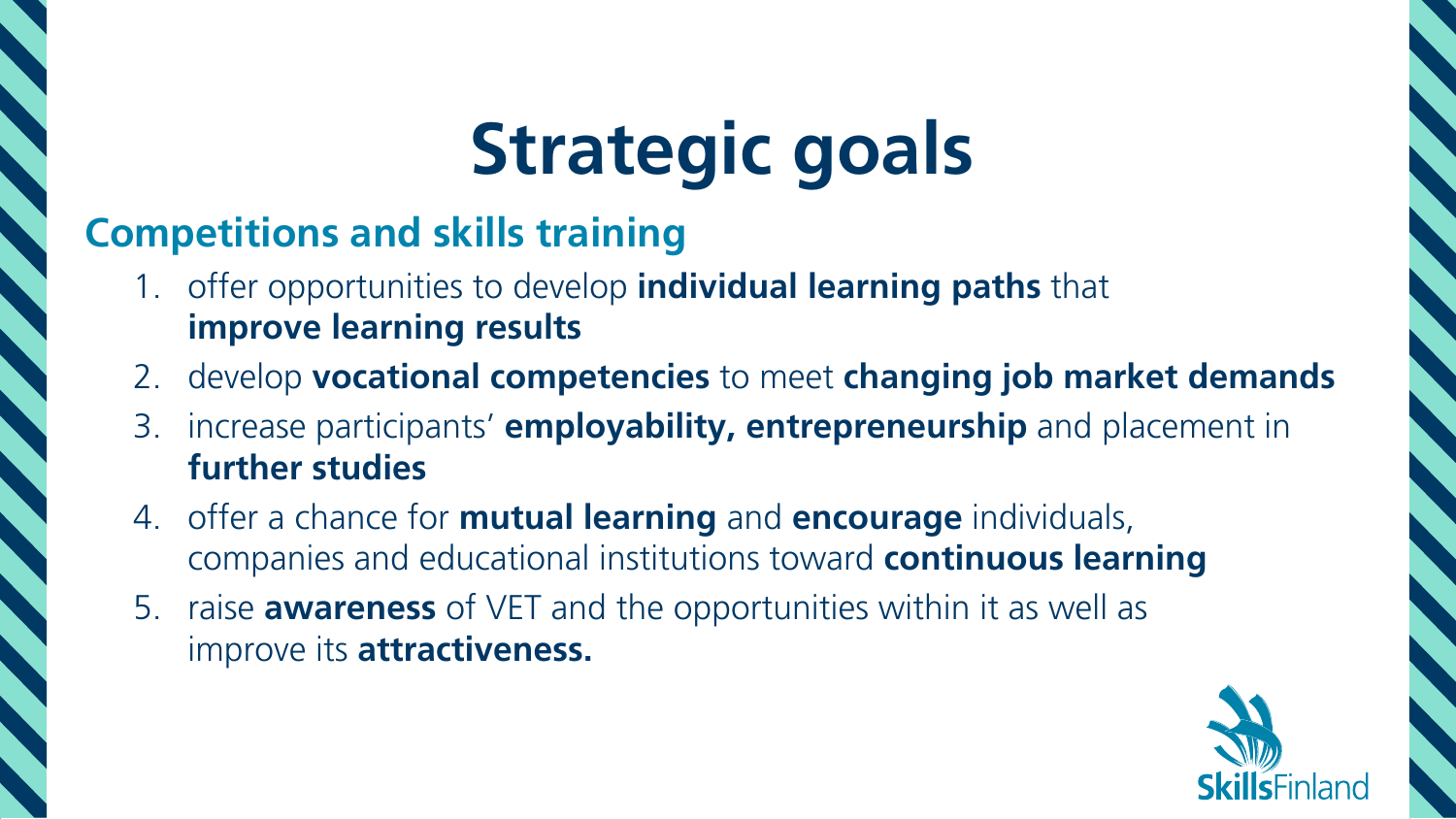Competitions and skills training offer opportunities to develop **individual learning paths** that **improve learning results.**

- 1. Create paths for individual learning and training
- 2. Use competitions and skills training as a pedagogical tool and to develop learning processes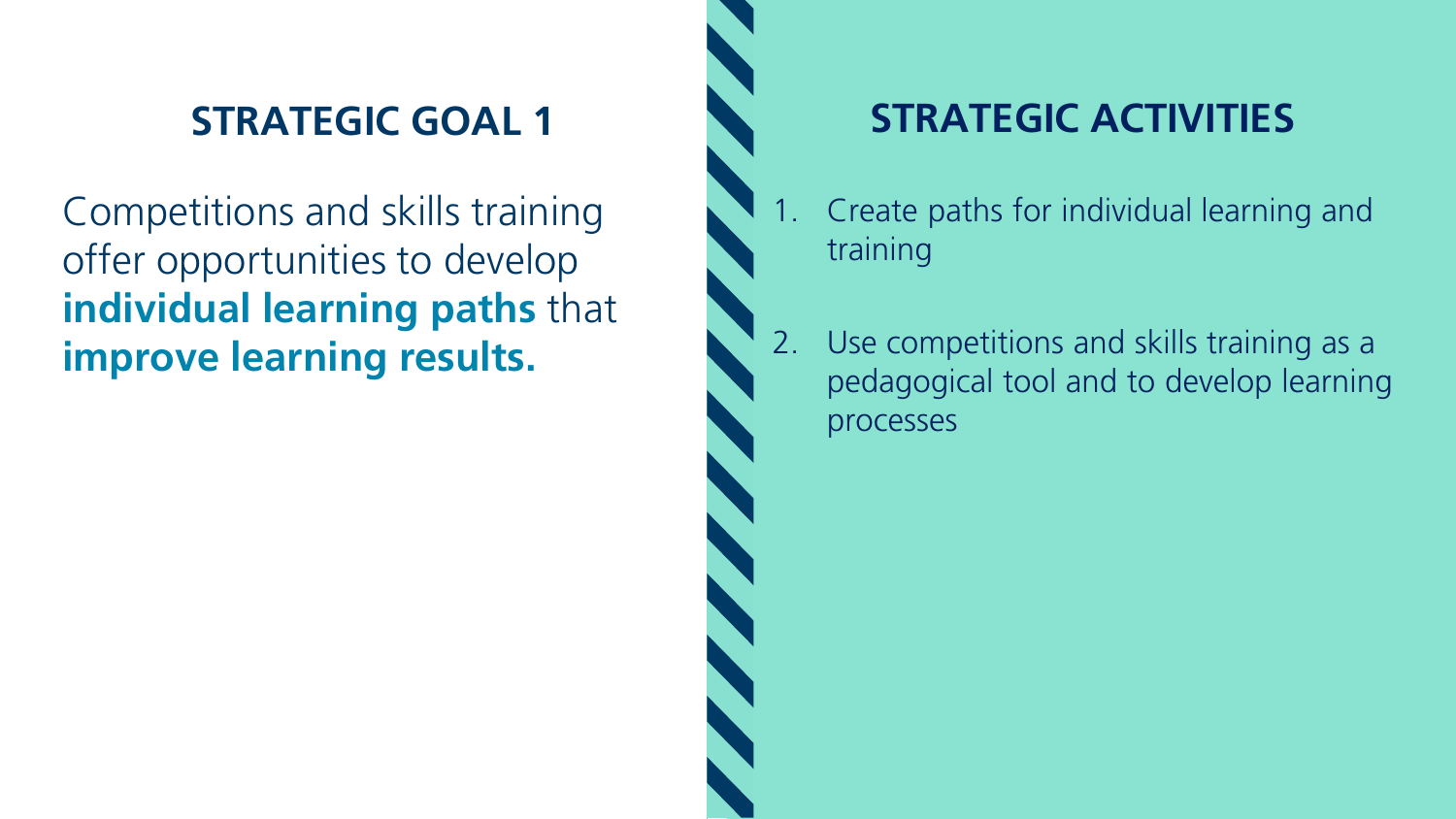Competitions develop **vocational competencies** to meet **changing job market demands.**



- 1. Develop national competitions from a client-facing perspective while considering the future of work and education
- 2. Account for the changing job market demands when participating in and training for international competitions
- 3. Equal opportunities for all to develop their expertise through competitions and skills training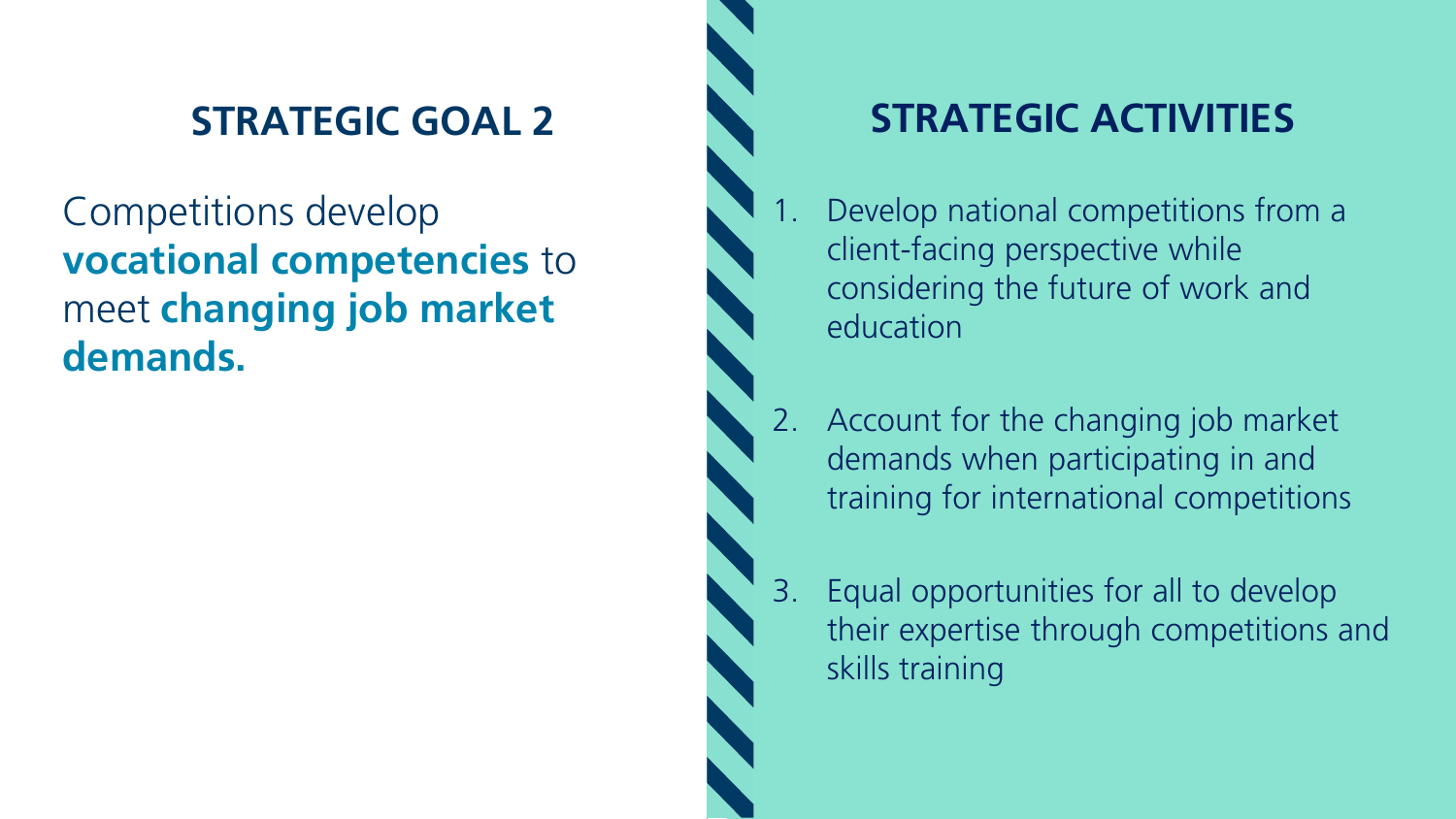Competitions and skills training increase participants' **employability, entrepreneurship**  and placement in **further studies.**

- 1. Expand and improve co-operation with companies and initiate co-operation with universities of applied sciences
- 2. Entrepreneurship as a part of competitions and skills training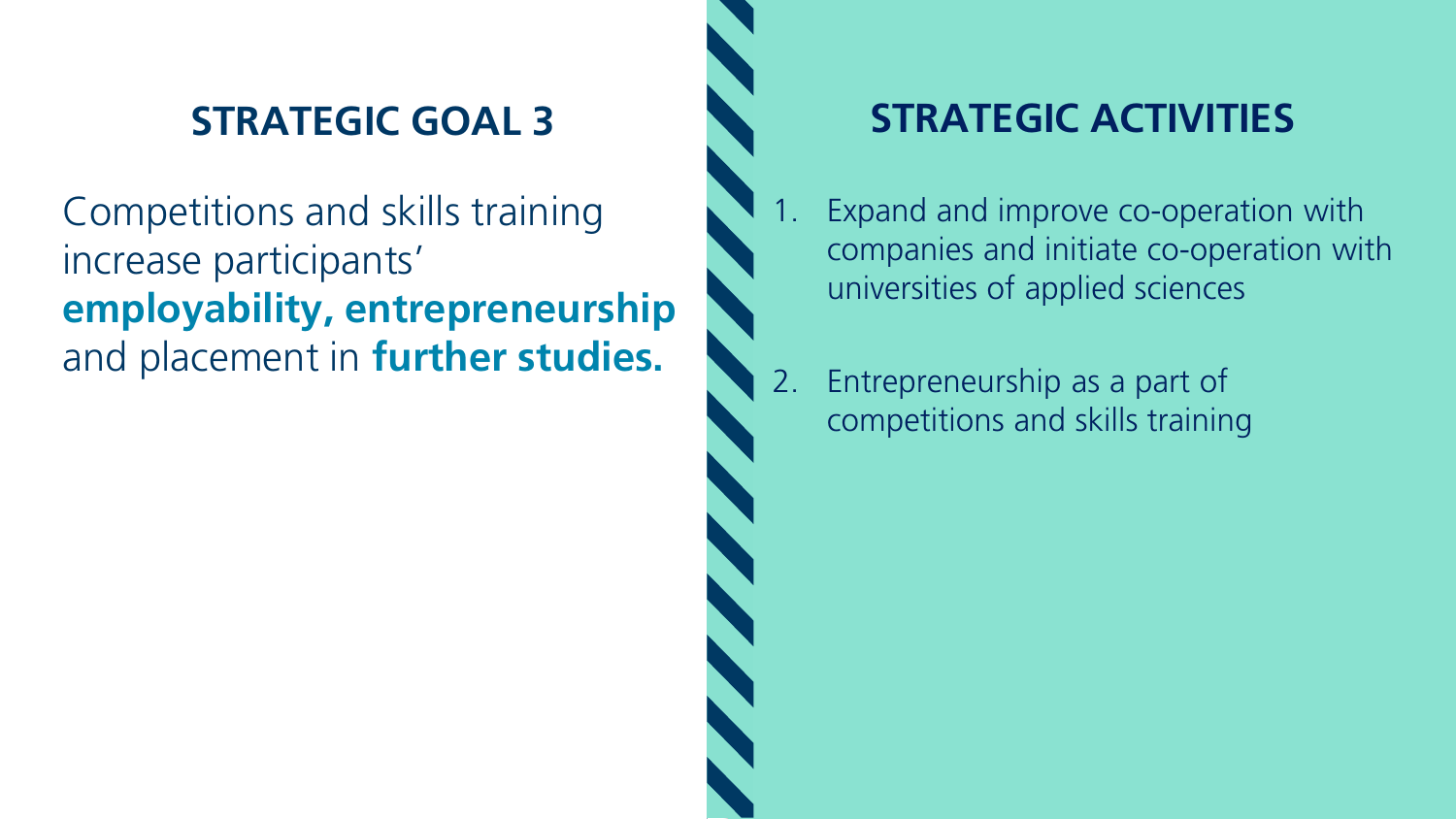Competitions and skills training offer a chance for **mutual learning** and **encourage** individuals, companies and educational institutions toward **continuous learning.**



- 1. Competitions and skills training enable and promote benchmarking and learning
- 2. Competitions and skills training are implemented responsibly and sustainably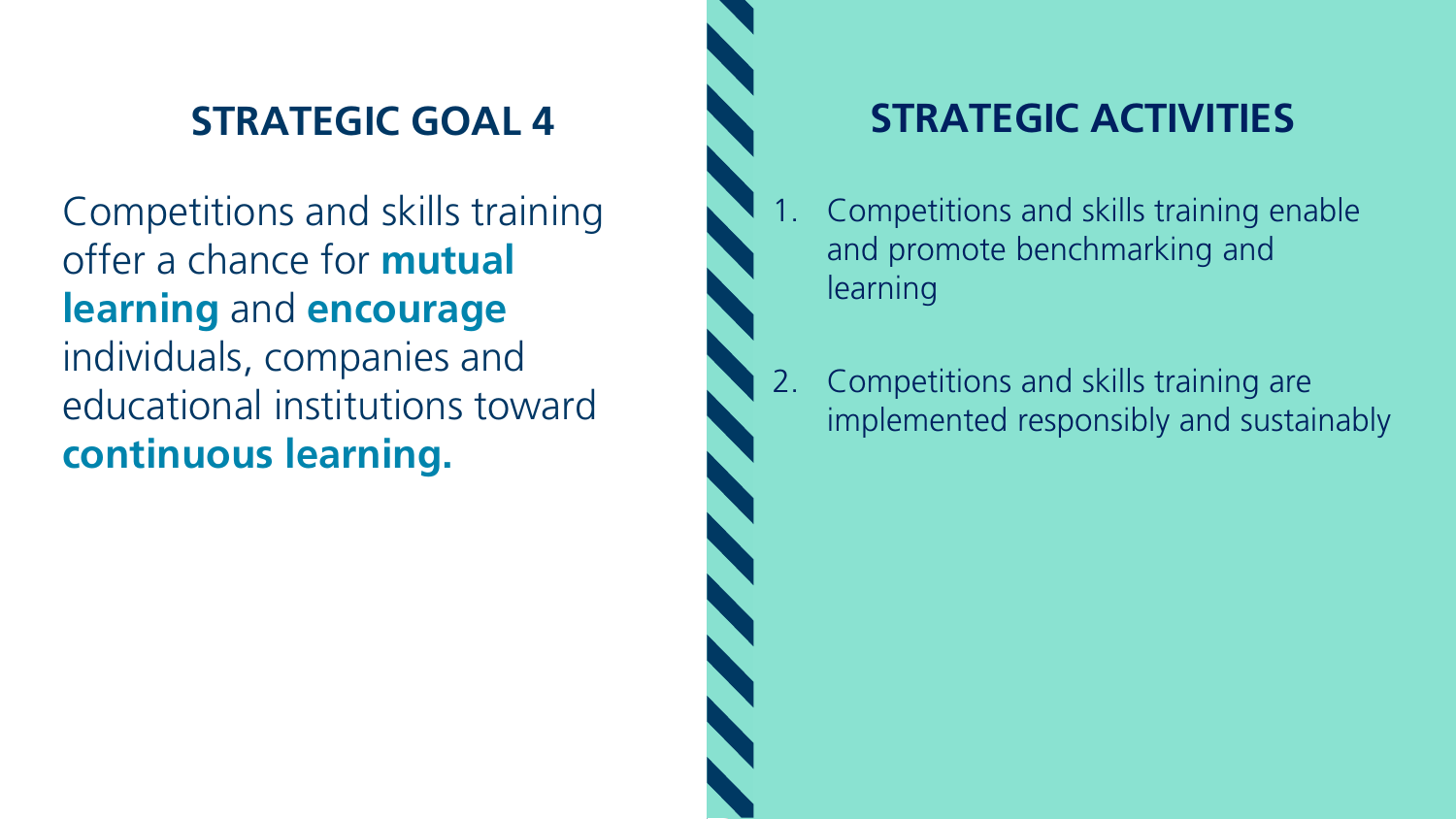Competitions and skills training raise **awareness** of VET and the opportunities within it as well as improve its **attractiveness.**



- 1. Organise competitions and skills training as well as their marketing and communication
- 2. Operate and communicate according to target demographics